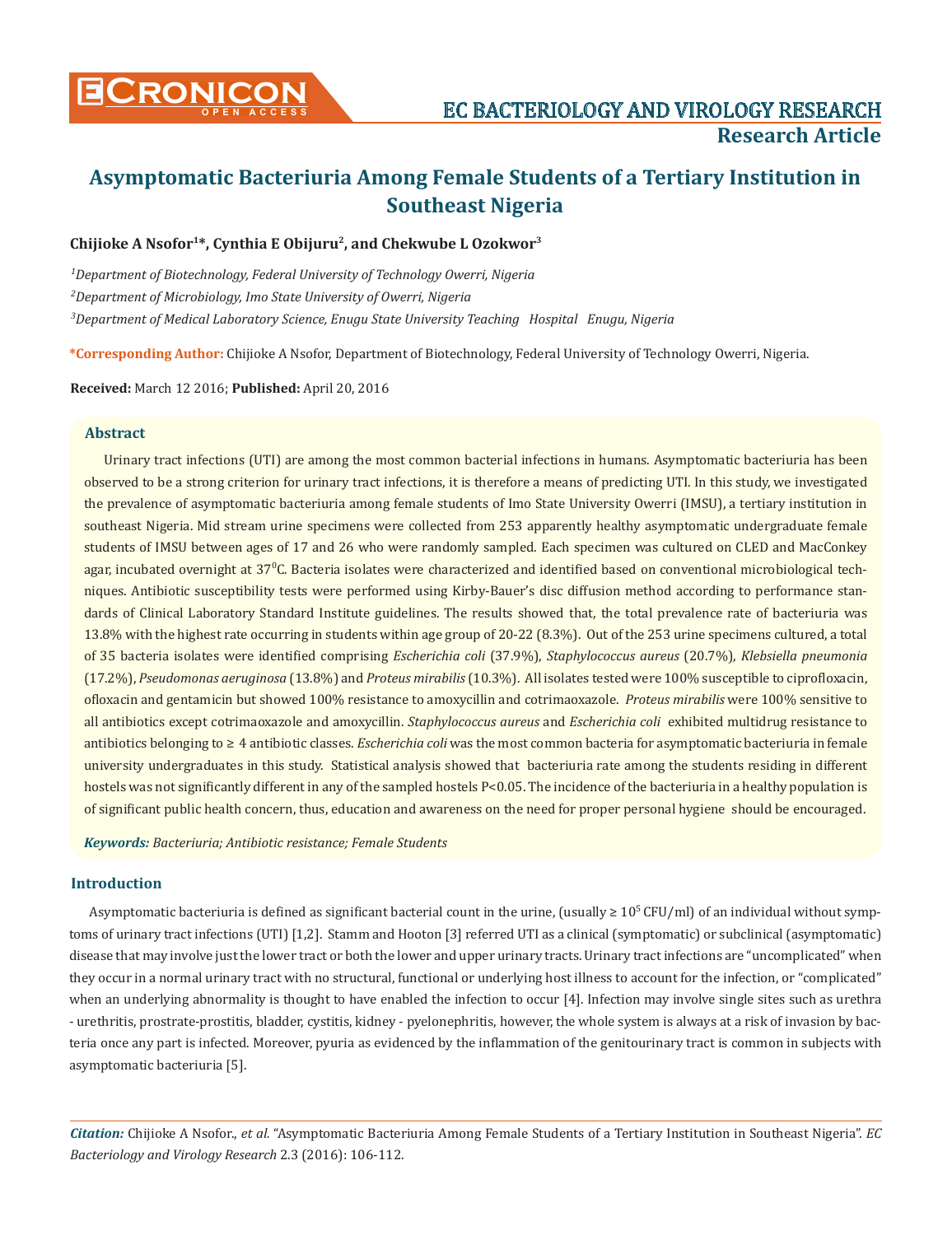Urinary tract infections represent one of the most common diseases encountered in medical practice today and occurring from the neonate to the geriatric age group [6]. Despite the widespread availability of antibiotics, UTI remains the most common bacterial infection in the human population [7]. It occur as a result of the microbial colonization of urine and the invasion of any structure of the urinary tract by microbial organisms such as bacteria, viruses, yeasts and protozoa [8]. Bacterial organisms typically reported to be responsible for urinary tract infections include *Escherichia coli*, *Pseudomonas aeruginosa*, *Staphylococcus aureus*, *Klebsiella pneumonia*, *Staphylococcus saprophyticus*, Enterobacter spp., and Proteus spp. Worldwide, *Escherichia coli* cause 75%–90% of acute uncomplicated cystitis while *Staphylococcus saprophyticus* accounts for 5% to 15%, mainly in younger women [9-12]. However, the prevalence and degree of occurrence of one or two of these organisms over the other are dependent on the environment [13,14].

Asymptomatic bacteriuria occur when urinary tract pathogens enter into the bladder without causing apparent symptoms. Typically the pathogens are usually eliminated by host defense factors when they persist only for a short time in the human host, however when such pathogens stay in the urinary system for a long time, symptomatic urinary tract infections result [14].

The rate of bacterial resistance to antimicrobial agents is on the increase in many countries [15]. For the past two decades, trimethoprim-sulfametroxazole (SXT) or trimethoprim alone have been used widely as empirical therapy for *E.coli* UTI. However, in the United States, resistance to SXT among *E. coli* isolates from persons with UTIs has increased substantially over the past decades, with a prevalence exceeding 20% in many parts of the country [16]. In Nigeria, the rate of bacterial resistance to antimicrobial agents in the management of UTIs is particularly high due to high prevalence of fake and substandard drugs [17,18]. Asymptomatic parasitic infections are endemic in Nigeria and are usually neglected until infections become symptomatic with adverse effects particularly in immunocompromised individuals infected with secondary urinary tract pathogens. Therefore, it is necessary to regularly investigate the incidence of asymptomatic bacteriuria in apparently healthy population and also to study the antibiotic susceptibility pattern of the bacteria isolated; which will provide information on the likely choice of antibiotics to treat infections that might arise from these organisms. The present study therefore, seeks to determine the prevalence rate of asymptomatic bacteriuria in Owerri southeast Nigeria, using the female students of Imo State University as a case study. The susceptibility of the isolated bacteria to commonly used antibiotics in the region was also investigated and our result is expected to provide useful information to assist physicians and other health care providers towards developing a better management strategies of urinary tract infections.

### **Materials and Method**

#### **Study Population and Sample Collection**

The study population comprised of 253 female undergraduate students of Imo State University Owerri residing in different private hostels within Owerri metropolis. Those recruited for this randomized cross-sectional study were volunteers, who gave their informed consent, non-pregnant students, no complain of symptoms of urinary tract infections and those who were not on antibiotic therapy at the time of sample collection, or who had not taken antibiotics within one month prior to sampling. The volunteered students were taught how to collect mid-stream urine specimen and each student was then given two sterile, wide-mouthed and capped sample bottles for sample collection. Specimens of early morning, mid-stream, and clean-catch urine were collected in 20-mL volumes, properly labeled and immediately conveyed to the Laboratory for analysis. The specimens were analyzed within 4 hours of collection to ensure integrity of samples, accurate identification of pathogens and also to avoid possible proliferation of pathogens and contaminations. All sampling procedures were in accordance with guidelines of the National Health Research Ethics Committee, Nigeria (www.nhrec.net).

#### **Isolation, Identification and Enumeration of Bacteria**

A loopful (0.002 ml) of well mixed urine was taken from each specimen using a standard sterile wire loop and inoculated on a Cysteine Lactose Electrolyte-Deficient (CLED) and MacConkey agar (Oxoid, England). The cultured plates were incubated aerobically overnight at 37˚C. Culture plates without visible growth were further incubated for an additional 24 hours before being discarded. The number and types of colonies grown on the medium (CLED) was recorded as being insignificant when samples gave a colony count of  $< 10^4$  CFU/ml. Samples with colony count  $\geq 10^5$  CFU/ml of the urine specimens were considered to have significant bacteriuria [5]. Bacterial isolates were identified based on a combination of cultural, morphological and biochemical characteristics [19].

*Citation:* Chijioke A Nsofor., *et al.* "Asymptomatic Bacteriuria Among Female Students of a Tertiary Institution in Southeast Nigeria". *EC Bacteriology and Virology Research* 2.3 (2016): 106-112.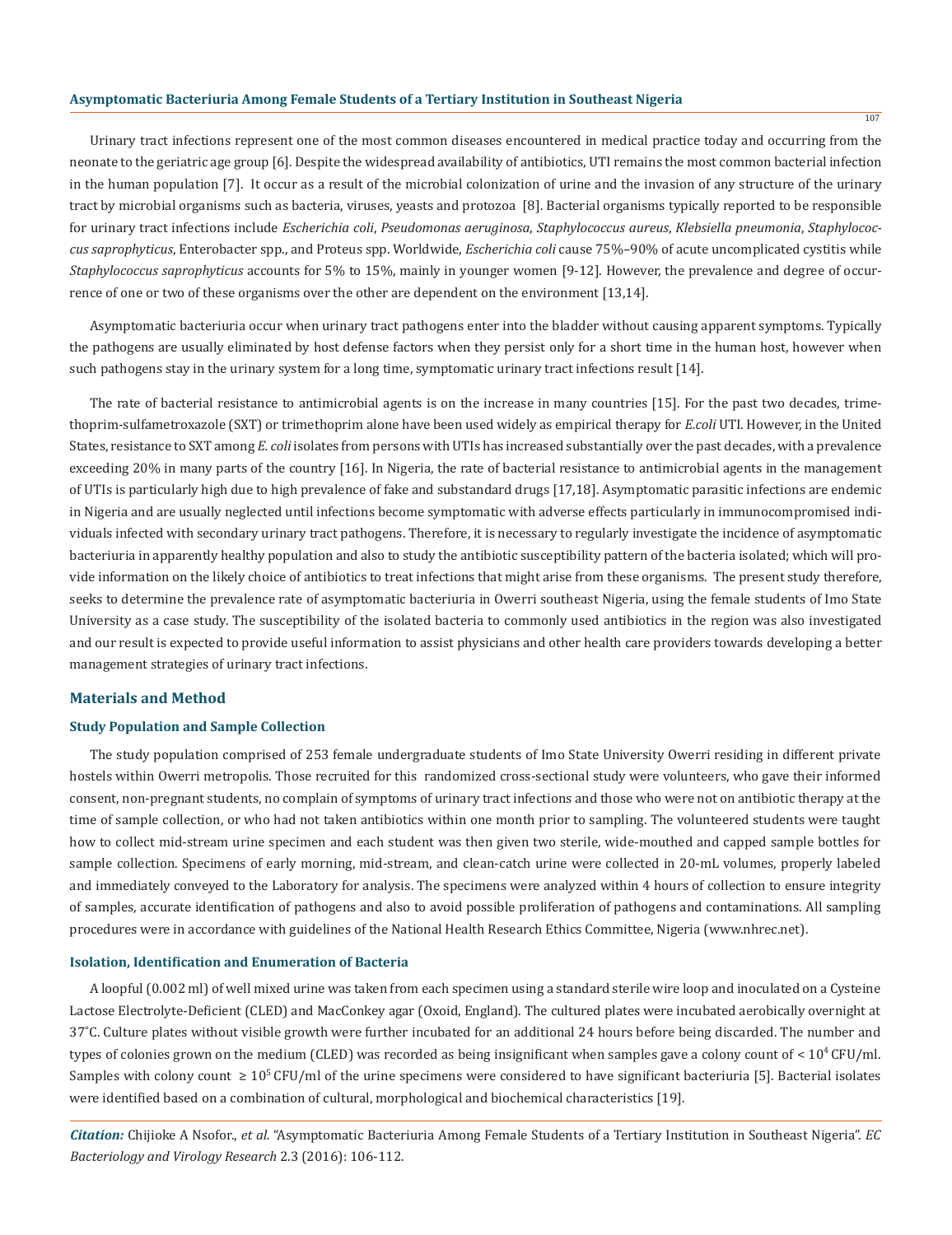#### **Antimicrobial Susceptibility Testing**

Susceptibility of the isolates to antibiotics was tested using modified Kirby– Bauer disc diffusion method on Mueller Hinton agar (Oxoid, England) against the following eight antibiotics: Amoxycillin (10 µg), Erythromycin (10 µg), Tetracycline (30 µg), Gentamicin (10 µg), Cotrimaoxazole (25 µg), Chloramphenicol, Ofloxacin(30 µg), Nalidixic acid (30 µg), Ciprofloxacin, and Cefuroxime (30 µg). (Oxoid, England). The results of the antibiotics susceptibility were interpreted based on the guidelines of the Clinical Laboratory Standard Institute [20]. 0.5 Mac Farland standard was used to standardize the test inoculums.

### **Statistical analysis**

Comparative bacteriuria rate among the students from different hostels were statistically analyzed by T-test and results were considered significant at 95% confidence level.

### **Results**

In general, the total prevalence rate of bacteriuria among the female students recruited for this study was 13.8% (35 out of 253) (single colony count ≥ 10<sup>5</sup> CFU/ml). Considering the specific age groups of the students sampled; the highest prevalence rate of 8.3% (21 out of 135) was observed in students within the age group of 20-22 while the least occurrence rate of 1.2% (3 out of 21) was observed in the age group 26 and above. Most students in our study population fall within the age group 20-22 (53.4%) i.e. 135 out of 256 while the least population were in the age group 17-19, (21 out 253 i.e. 8.3%) .

| Age groups (years) | <b>Number of students sampled</b> | <b>Number of students positive</b> |
|--------------------|-----------------------------------|------------------------------------|
| 17-19              | 21                                | $6(2.4\%)$                         |
| $20 - 22$          | 135                               | 21 (8.3%)                          |
| 23-25              | 76                                | $5(1.9\%)$                         |
| $\geq 26$          | 21                                | $3(1.2\%)$                         |
| <b>TOTAL</b>       | 253                               | 35 (13.8%)                         |

*Table 1: The Distribution of Bacteriuria according the Age Group of the Study Population.*

A total of 35 bacteria isolates were identified from the urine specimens and these were *Escherichia coli* (37.9%), *Staphylococcus aureus*  (20.7%), *Klebsiella pneumonia* (17.2%), *Pseudomonas aeruginosa* (13.8%) and *Proteus mirabilis* (10.3%). At least one isolate of *Escherichia coli* and *Staphylococcus aureus* were isolated from the specimens of the students in all the hostels sampled. The detailed distribution of the bacterial isolates in each of the student hostels is shown in Table 2.

| <b>Bacteria Isolates</b> | <b>VH</b> | <b>SH</b><br><b>SH</b> |         | <b>MH</b> | <b>UH</b> | <b>TOTAL</b> |  |
|--------------------------|-----------|------------------------|---------|-----------|-----------|--------------|--|
|                          | n(%)      | n(%)                   | $n(\%)$ | $n(\%)$   | n(%)      | $n(\%)$      |  |
| E. coli                  | 3(10.3)   | 2(6.9)                 | 2(6.9)  | 1(3.4)    | 3(10.3)   | 11 (37.9)    |  |
| K. pneumoniae            | 2(6.9)    | 0(0.0)                 | 1(3.4)  | 1(3.4)    | 1(4.2)    | 5(17.2)      |  |
| P. aeruginosa            | 1(3.4)    | 0(0.0)                 | 1(3.4)  | 0(0.0)    | 2(6.9)    | 4(13.8)      |  |
| <i>S.</i> aureus         | 1(3.4)    | 1(3.4)                 | 1(3.4)  | 2(6.9)    | 1(4.2)    | 6(20.7)      |  |
| P. mirabilis             | 0(0.0)    | 1(3.4)                 | 1(3.4)  | 0(0.0)    | 1(4.2)    | 3(10.3)      |  |
| <b>TOTAL</b>             | 7(24.1)   | 4(13.8)                | 6(20.7) | 4(13.8)   | 8(27.6)   | 24(100.0)    |  |

*Table 2: The Frequency and Distribution of Bacteria Isolated from the Students Residing in Different Hostels.*

*Citation:* Chijioke A Nsofor., *et al.* "Asymptomatic Bacteriuria Among Female Students of a Tertiary Institution in Southeast Nigeria". *EC Bacteriology and Virology Research* 2.3 (2016): 106-112.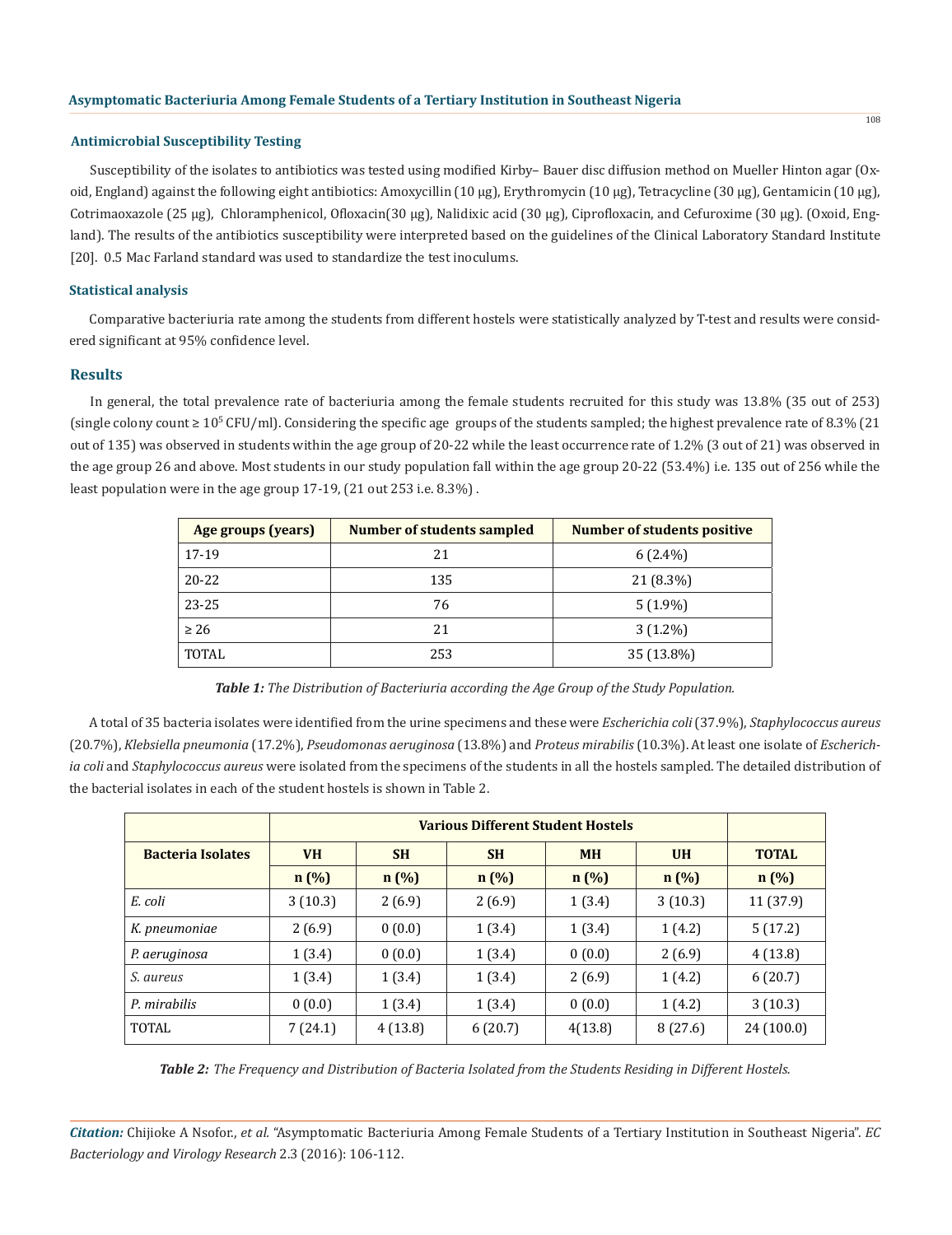*Keywords: n: number of isolates; E. coli: Escherichia coli; K. pneumoniae: Klebsiella pneumonia; P. mirabilis: Proteus mirabilis; S. aureus: Staphylococcus aureus; P. aeruginosa: Pseudomonas aeruginosa; VH: Victory Hostel; SH: Steve-Jane Hostel; MH: Mediatrix Hostel; UH: Umuguma Hostel*

The result of the antibiotic susceptibility tests showed that all the isolates were 100% sensitivity to ciprofloxacin, ofloxacin and gentamycin but showed 100% resistance to amoxycillin and cotrimaoxazole (Table 3).

|                          |                           | <b>Antibiotics</b> |            |                  |            |                  |            |            |            |                  |                 |
|--------------------------|---------------------------|--------------------|------------|------------------|------------|------------------|------------|------------|------------|------------------|-----------------|
| <b>Bacteria Isolated</b> | <b>Number of Isolates</b> | <b>AMX</b>         | <b>TET</b> | <b>COT</b>       | <b>NAL</b> | <b>CIP</b>       | <b>GEN</b> | <b>CRX</b> | <b>CHL</b> | <b>OFX</b>       | <b>ERY</b>      |
| E.coli                   | 11                        | R <sub>100</sub>   | R 75       | R 100            | R 40       | S <sub>100</sub> | S 100      | R 30       | R 55       | S 100            | R <sub>57</sub> |
| K.pneumonia              | 5                         | R <sub>100</sub>   | R 80       | R 100            | R 35       | S <sub>100</sub> | S 100      | R 20       | R 35       | S 100            | R 25            |
| S. aureus                | 6                         | R <sub>100</sub>   | R 100      | R 100            | R 85       | S 100            | S 100      | R 40       | R 60       | S 100            | R 45            |
| P. aeruginosa            | 4                         | R 100              | R 50       | R 100            | R 20       | S 100            | S 100      | R 30       | R 40       | S 100            | R <sub>60</sub> |
| P. mirabilis             | 3                         | R <sub>100</sub>   | S 100      | R <sub>100</sub> | S 100      | S 100            | S 100      | S 100      | S 100      | S <sub>100</sub> | S 100           |

*Table 3: The Antibiotic Susceptibility Pattern of Bacteria Isolated From Female Students of Imo State University Owerri.*

*Keywords: AMX: Amoxycillin; ERY: Erythromycin; TET: Tetracycline; GEN: Gentamicin; COT: Cotrimaoxazole; CHL: Chloramphenicol; OFX: Ofloxacin; NAL: Nalidixic acid; CIP: Ciprofloxacin; CRX: Cefuroxime; R: Resistance; and S: Sensitive*

Proteus mirabilis were 100% sensitive to all antibiotics except cotrimaoxazole and amoxycillin. Staphylococcus aureus and Escherichia coli exhibited multidrug resistance to antibiotics belonging to  $\geq 4$  antibiotic classes.

### **Discussion**

Asymptomatic bacteriuria occurs frequently and is a major cause of UTI [21]. This is because under favourable conditions, asymptomatic bacteriuria progresses to symptomatic (clinical) UTI [22,23]. Bacteria that colonize the urinary tract may ascend towards the bladder to cause cystitis, which is usually associated with the classic symptoms of UTI (i.e., pain, frequency, and urgency). Urinary tract infections can proceed from the bladder, via the ureter, to the kidneys, where it can cause pyelonephritis, which may lead to irreversible kidney damage, renal failure, and death [24]. The presence of bacteriuria among apparently healthy students observed in this study is similar with previous findings in Nigeria and elsewhere; that have demonstrated the presence of bacteria in urine without the occurrence of physical symptoms of UTI [1,12,14,22,25-29]. The prevalence of significant bacteriuria in this study of 13.8% is of high concern especially since the students included in this study did not have complaints suggestive of UTI.

Considering the bacterial organisms isolated from this study, Escherichia coli was the most frequent isolate accounting for 37.9%. This is comparable with other studies where *E. Coli* was isolated in 40 - 46% [12,18,30]. The second most frequent bacteria were *Staphylococcus aureus* with 20.7% isolation rate. The isolation of *S. aureus* as an uropathogen is not unique to our study. Earlier studies in Nigeria isolated similar rates of *S. aureus* among apparently healthy population [1,14,26]. However, this finding is in variant with another study with similar population of study where *S. aureus* were not isolated from 531 urine samples analyzed [30]. The other isolates in this study included Pseudomonas aeruginosa, Proteus mirabilis and *Klebsiella pneumoniae*. This is in agreement with previous studies where Klebsiella, Proteus, and Enterobacter were isolated [12,30]. Amongst the bacterial agent, *Escherichia coli* is the most frequently incriminated as the causative agents of asymptomatic bacteriuria. Some observational studies suggest that persons with untreated asymptomatic bacteriuria are at increased risk of developing symptomatic urinary tract infections and other complications. Evidence is not conclusive, however, that these clinical outcomes are caused by bacteriuria (especially in the absence of a structural abnormality), or that early treatment results in important clinical benefits. This study suggests that periodical health survey is essential for good health of the general population.

*Citation:* Chijioke A Nsofor., *et al.* "Asymptomatic Bacteriuria Among Female Students of a Tertiary Institution in Southeast Nigeria". *EC Bacteriology and Virology Research* 2.3 (2016): 106-112.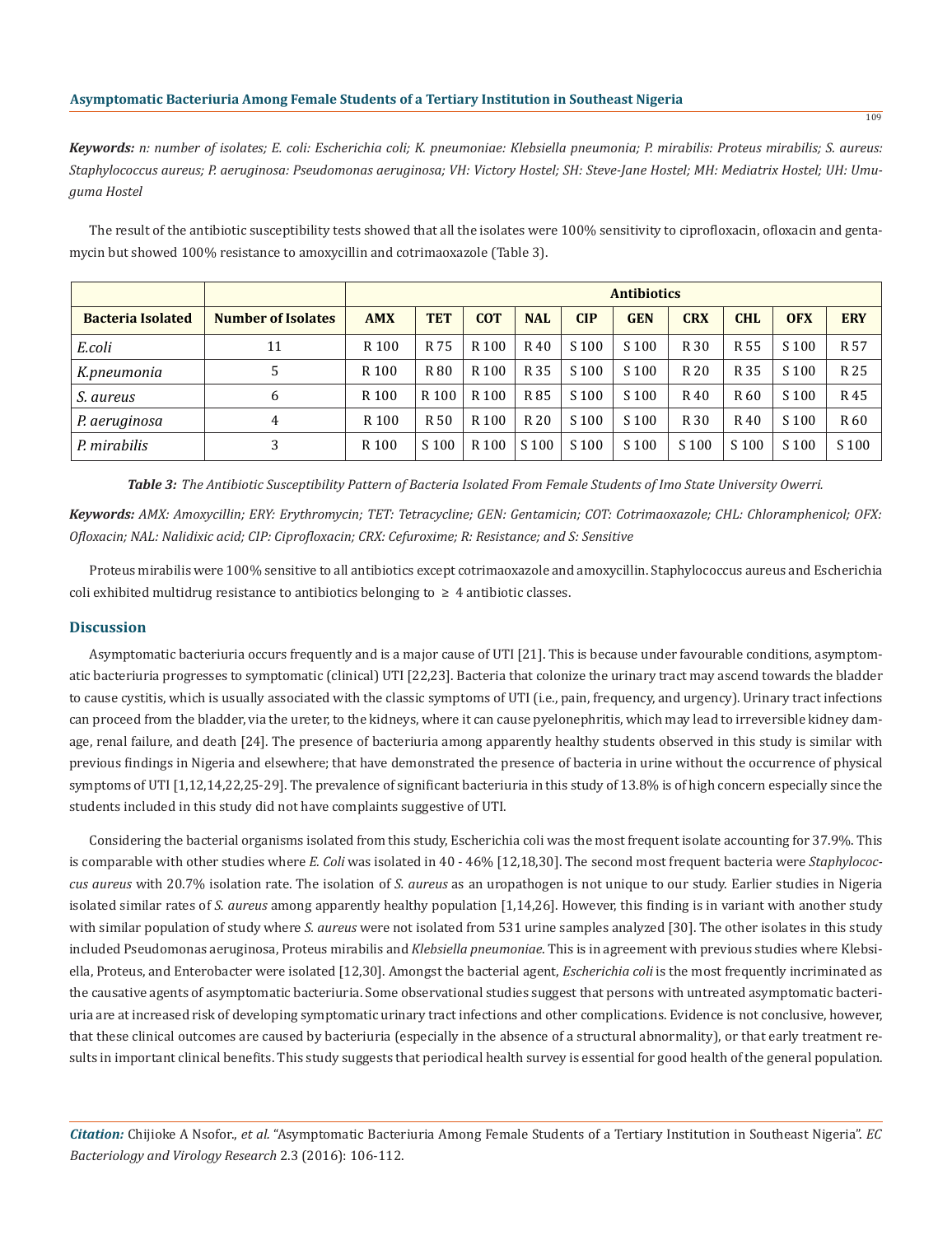The generally similar antibiotic susceptibility pattern of the isolates from the students' volunteers indicates that antimicrobial treatment can be achieved in the region with similar drugs. The higher resistance of the isolates to the common and cheap orally administered antibiotics such as amoxicillin, cotrimaoxazole, chloramphenicol, and tetracycline is not surprising because these drugs are more commonly misused, thereby leading to the development of resistance, as previously reported [31]. The higher susceptibility of isolates to other antibiotics such as gentamicin, ofloxacin, and ciprofloxacin was not abnormal, as this has been reported previously [32]. Gentamicin is administered parenterally and, therefore, due to the discomfort of injection, it is less likely to be misused than oral drugs. In contrast, ofloxacin and ciprofloxacin are relatively costly in Nigeria, and this limits their misuse.

#### **Conclusion**

In conclusion, the findings of this study have highlighted the need to include assessment of asymptomatic bacteriuria as part of the medical examination for students, especially new entrants, in tertiary institutions. Ordinarily such students would not attend a clinic, although as we have observed, they could be carrying an asymptomatic infection. Finally, our study also provides important information on the best choice of antibiotics to treat infections that might arise from these organisms.

# **Bibliography**

- 1. Frank-Peterside N and Wokoma EC "Prevalence of asymptomatic bacteriuria in students of University of Port Harcourt Demonstration Secondary School". *Journal of Applied Sciences and Environmental Management* 13.2 (2009): 55-58.
- 2. Smith MBH. "Screening for urinary tract infection in asymptomatic infants and children". *Canadian Guide to Clinical Preventive Health Care* (1994): 220-230.
- 3. Stamm WE and Hooton TM. "Management of UTIs in adults". *New England Journal of Medicine* 239 (1993): 1328-1334.
- 4. Krieger JN. "Urinary tract infections; what's New?" *The Journal of Urology* 168 (2002): 2351-2358.
- 5. Nicolle EL., *et al.* "Infectious Disease Society of America," Guidelines for the Diagnosis and Treatment of Asymptomatic Bacteriuria in Adults. (2005): 643-654.
- 6. Kunin CM. "Urinary Tract Infections in Females". *Clinical Infectious Diseases* 18.1 (1994): 1-10.
- 7. Tambekar DH., *et al.* "Antibacterial Susceptibility of Some Urinary Tract Pathogens to Commonly Used Antibiotics". *African Journal of Biotechnology* 5.17 (2006): 1562-1565.
- 8. Wyngaarden JB., et al. "Hospital Acquired Infections". In: Cecil Text-book of Medicine, 19<sup>th</sup> Edition, WB. Saunders, Philadelphia (1992).
- 9. Gupta K., *et al.* "Patients initiated treatment of uncomplicated recurrent urinary tract infections in young women". *Annals of Internal Medicine* 135 (2001): 9-16.
- 10. Ronald A. "The aetiology of urinary tract infection; traditional and emerging pathogens". *American Journal of Medicine* 13.Suppl 1A (2002): 14S-19S.
- 11. Fihn SD. "Acute uncomplicated urinary tract infection in women". *New England Journal of Medicine* 349 (2003): 259-266.
- 12. Mwaka AD., *et al.* "Bacteriuria among adult non-pregnant women attending Mulago hospital assessment centre in Uganda". *African Health Sciences* 11.2 (2011): 182-189.
- 13. Kolawole A., *et al.* "Prevalence of urinary tract infections (UTI) among patients attending Dalhatu Araf specialist hospital, Lafia, Nasarawa state, Nigeria". *International journal of medicine and medical sciences* 1 (2009): 163-167.

*Citation:* Chijioke A Nsofor., *et al.* "Asymptomatic Bacteriuria Among Female Students of a Tertiary Institution in Southeast Nigeria". *EC Bacteriology and Virology Research* 2.3 (2016): 106-112.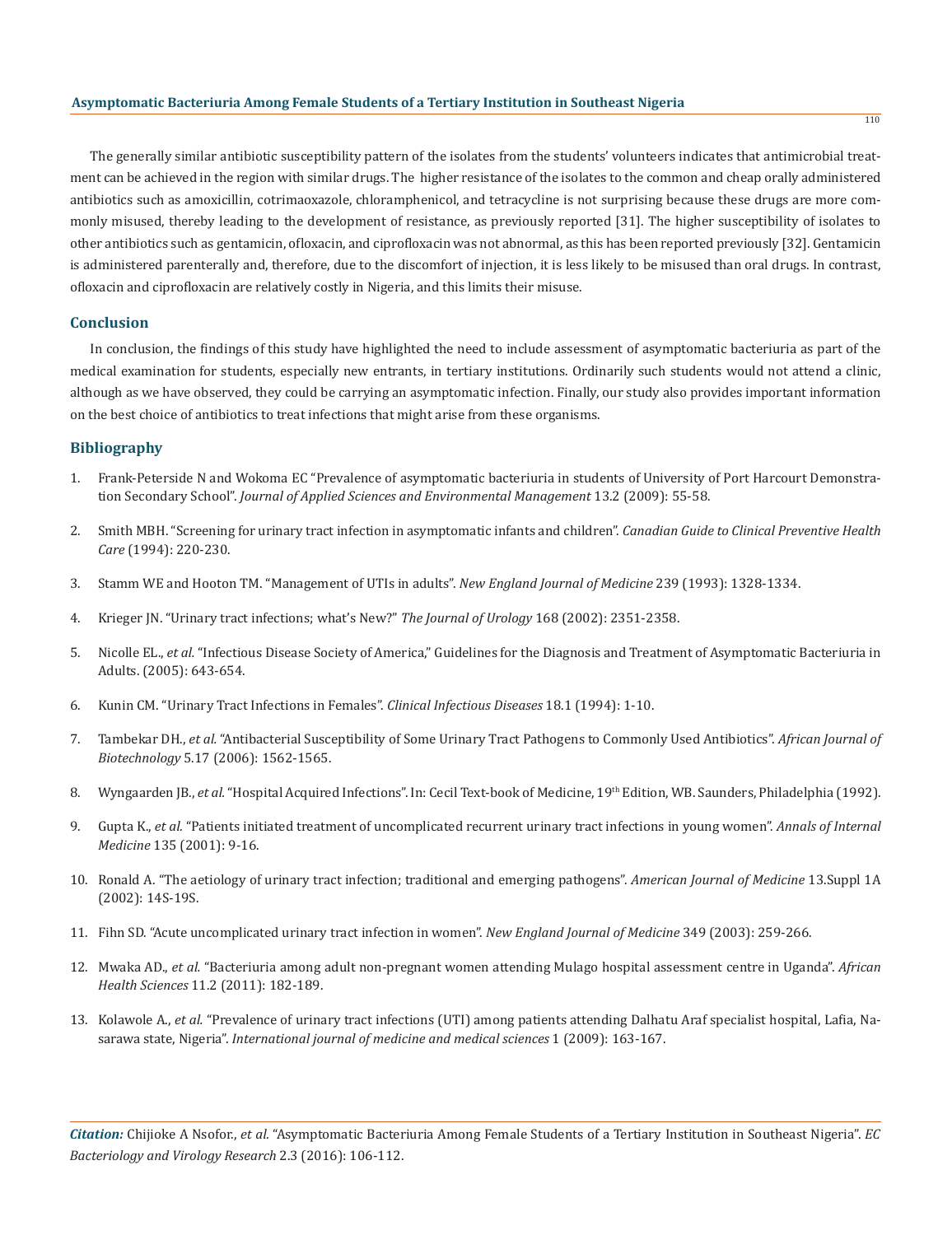- 14. Ayoade F., *et al.* "Prevalence and Antimicrobial Susceptibility Pattern of Asymptomatic Urinary Tract Infections of Bacterial and Parasitic Origins among University Students in Redemption Camp, Ogun State, Nigeria". *Open Journal of Medical Microbiology* 3 (2013): 219-226.
- 15. Ho P., *et al.* "Fluoroquinolone and Other Antimicrobial Resistance in Invasive Pneumococci, Hong Kong". *Emerging Infectious Diseases* 10.7 (2004): 1250-1257.
- 16. Stamm WE. "An epidemic of urinary tract infection?" *New England Journal of Medicine* 345 (2001): 1055-1056.
- 17. Raufu A. "Influx of Fake Drugs to Nigeria Worries Health Experts". *BMJ* 324 (2002): 698.
- 18. Moges AF., *et al.* "Antibiotic sensitivities of common bacterial pathogens in urinary tract infections in Gondar Hospital, Ethiopia". *East African Medical Journal* 79 (2002): 140-142.
- 19. Cheesbrough M. "District laboratory practice in Tropical Countries". Ed Cheesbrough Monica. Cambridge University Press  $2<sup>nd</sup>$  Edn (2007).
- 20. Clinical Laboratory and Standards Institute (CLSI). "Performance standards for antimicrobial susceptibility testing; 18th informational supplements". CLSI document standard M100-S18. Wayne (PA) (2008).
- 21. Nurullaev RB. "The role of asymptomatic bacteriuria in epidemiologic study of the urinary tract infection". *Medscape | Lik Sprava* 7 (2004): 23-25.
- 22. Harrington RD and Hooton TM. "Urinary tract infection risk factors and gender". *The journal of gender-specific medicine* 3.8 (2000): 27-34.
- 23. Scholes D., *et al.* "Risk factors for recurrent urinary tract infection in young women". *Journal of Infectious Disease* 182.4 (2000): 1177- 1182.
- 24. Scholes D., *et al.* "Risk factors associated with acute pyelonephritis in healthy women". *Annals of Internal Medicine* 142.1 (2005): 20- 27.
- 25. Olusanya O., *et al.* "Asymptomatic significant bacteriuria among pregnant and non-pregnant women in Sagamu, Nigeria". *West African Journal of Medicine* 12.1 (1993): 27-34.
- 26. Ojiegbe GC and Nworie WC. "Asymptomatic bacteriuria among school pupils in Enugu Area". *Journal of Medical Laboratory Science* 9.1 (2000): 42-46.
- 27. Frank-Peterside N and Oguike N. "Asymptomatic significant bacteriuria among students of the University of Port-Harcourt Nigeria". *Nigerian Journal of Microbiology* 20.3 (2006): 1252-1257.
- 28. Farajzadeh Sheikh A., *et al.* "Prevalence of asymptomatic bacteriuria in elderly referred to outpatient clinics in Talegani hospital, Abadan, Iran". *Jundishapur Journal of Microbiology* 4.3 (2011): 147-151.
- 29. Ngwai YB., *et al.* "Bacteriuria and Antimicrobial Susceptibility of Escherichia coli Isolated From Urine of Asymptomatic University Students in Keffi, Nigeria". *Jundishapur Journal of Microbiology* 5.1 (2012): 323-327.
- 30. Kothari A and Sagar V. "Antibiotic resistance in pathogens causing community-acquired urinary tract infections in India: a multicenter study". *The Journal of Infection in Developing Countries* 2.5 (2008): 354-358.
- 31. Ehinmidu JO. "Antibiotics susceptibility patterns of urine bacterial isolates in Zaria, Nigeria". *Tropical Journal of Pharmaceutical Research* 2.2 (2005): 223-228.

*Citation:* Chijioke A Nsofor., *et al.* "Asymptomatic Bacteriuria Among Female Students of a Tertiary Institution in Southeast Nigeria". *EC Bacteriology and Virology Research* 2.3 (2016): 106-112.